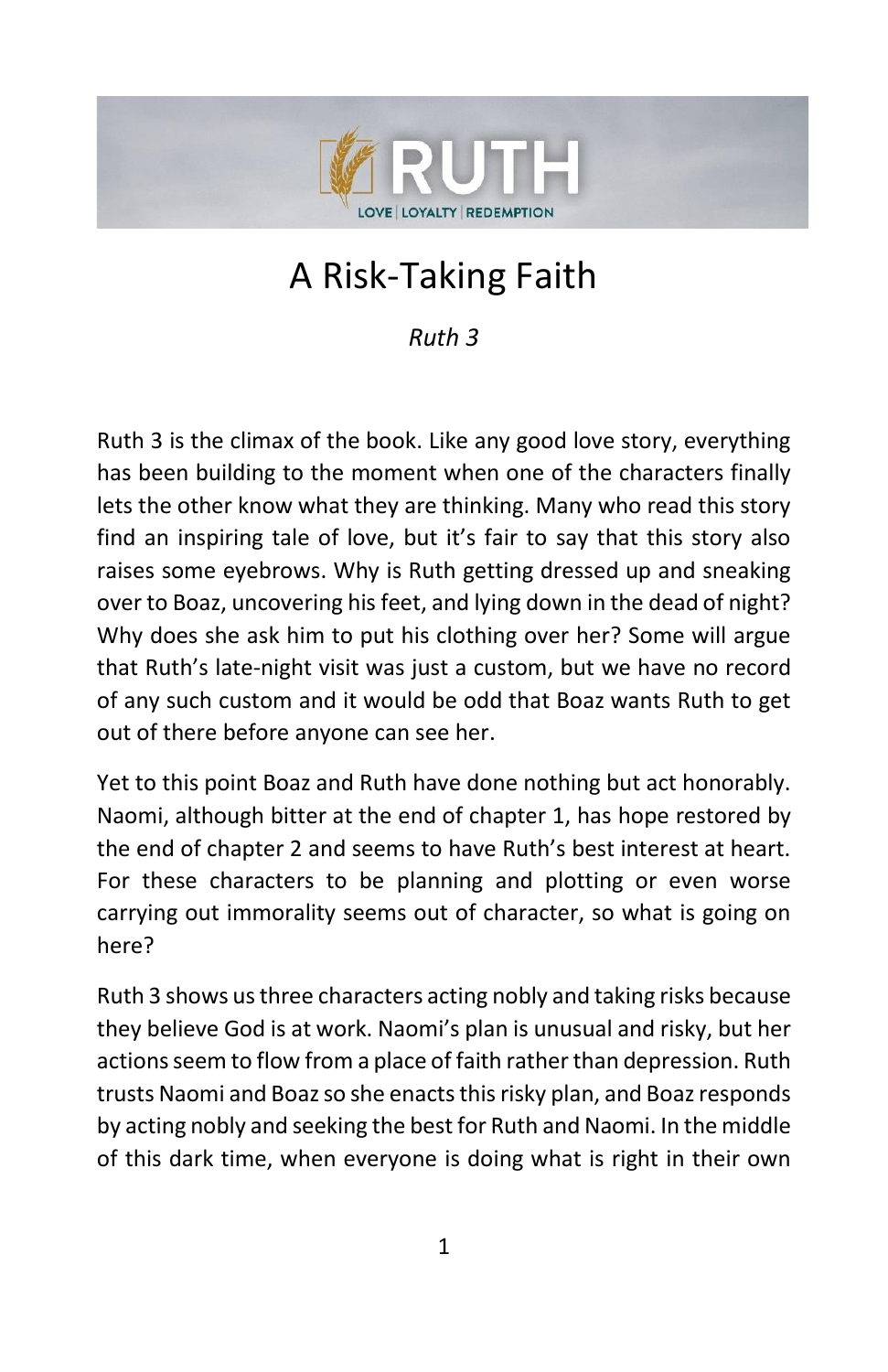eyes, these three characters shine as bright lights by showing loyalty and commitment to one another and ultimately to God.

#### *What does a risk-taking faith look like today?*

*What do you think it was that Naomi, Ruth, and Boaz were ready and willing to take risks?*

# **Naomi hatches a plan (1-5)**

## **Naomi's Situation (2:23-3:1)**

Ruth 2 creates excitement about the future. Ruth "just happened" to stumble upon the field of her near kinsman who spoke highly of her character and showered her with kindness. Even Naomi realizes that God is behind this and that He's not done with Ruth or Naomi. But then we get to the last verse of the chapter which tells us Ruth gleans until the end of barley and wheat. Roughly 7 weeks separate the beginning of barley harvest and the end of wheat harvest, which means almost 2 months have passed and nothing new has happened. So Ruth's mother-in-law decides it's time to move things along.

#### *Why do you think it was that Boaz had not yet mentioned anything to Ruth about marriage?*

Naomi begins her instructions by telling Ruth she wants to get "rest" for her daughter-in-law. Naomi had once thought that Ruth would need to stay in Moab if she wanted rest (1:9), but now God has rekindled the hope that rest can be found for Ruth in Israel. Naomi has once again begun to hope. "Marah" might have looked at Boaz's inaction and decided that God had indeed abandoned her and Ruth after all. But Naomi looks at the situation and decides it's worth hatching a plan to bring about a happy ending. This dramatic shift shows us how far Naomi has come. As one preacher put it,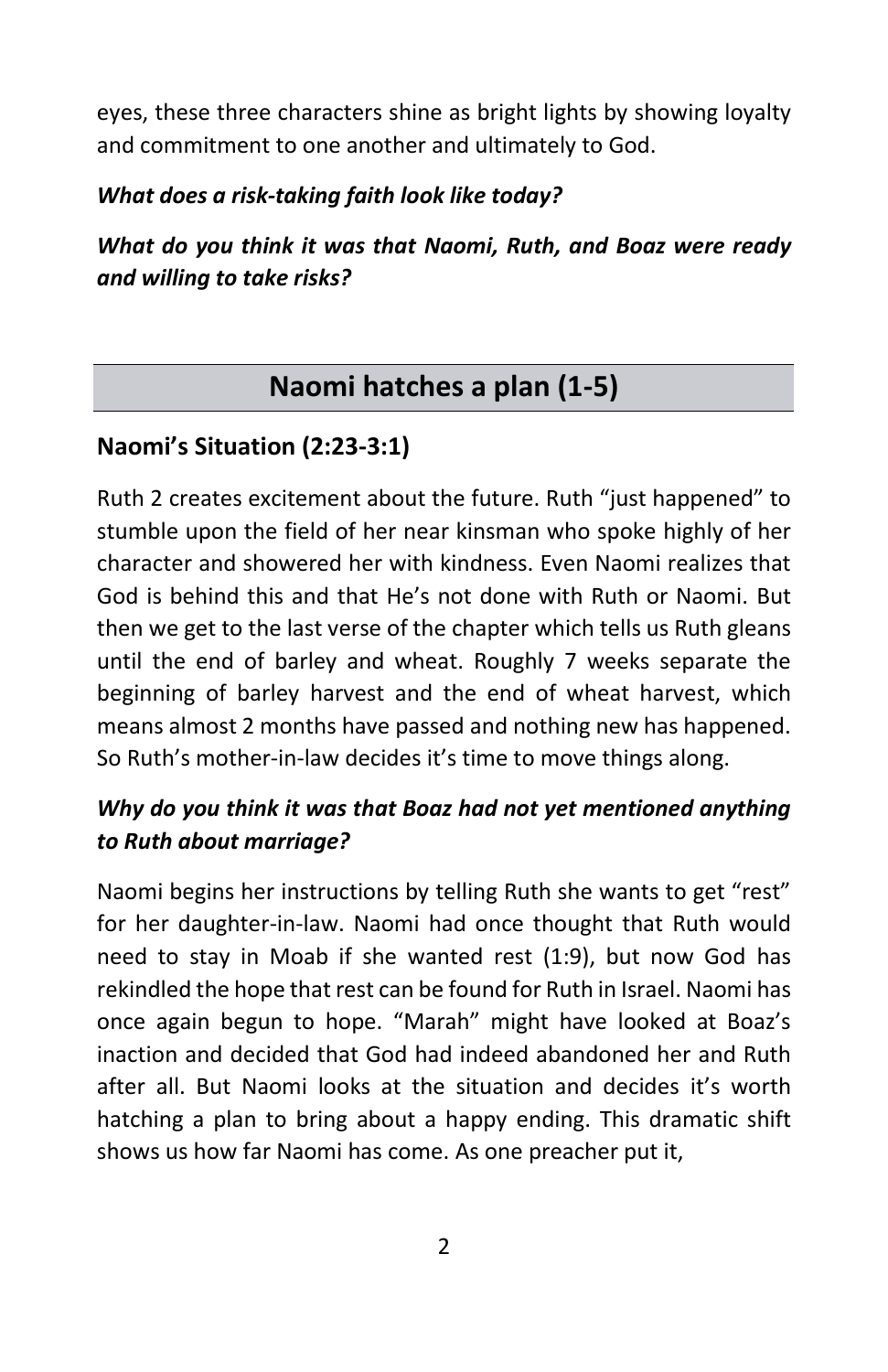"The sheer fact that Naomi has a strategy teaches us something. People who feel like victims don't make plans. As long as Naomi was oppressed; as long as she could only say, 'The Almighty has dealt very bitterly with me,' she conceived no strategy for the future.

One of the terrible effects of depression is the inability to move purposefully and hopefully into the future… One of the reasons we must help each other 'hope in God' (Psalm 42:5) is that only hopeful churches plan and strategize. Churches that feel no hope develop a maintenance mentality and just go through the motions year in and year out. But when a church feels the sovereign kindness of God hovering overhead and moving, hope starts to thrive and righteousness ceases to be simply the avoidance of evil and becomes active and strategic."<sup>1</sup>

## *How can we help believers (including ourselves) when they have run out of hope in what God is able to do?*

#### *What does planning with hope look like in your life?*

## **Naomi's Solution (3:2-5)**

Naomi lays out her plan for Ruth. First, she tells Ruth to get dressed up by washing, putting on oil, and wearing a garment. This might indicate that Naomi wants Ruth to look her best for when she proposes, but there might another explanation as well. This same chain of verbs – *wash, anoint, put on a garment* – is used in 2 Samuel 12:10 to describe David ending his mourning over the news his child with Bathsheba would die. It's likely that Ruth had still been mourning her husband during her time in Israel. Naomi is then telling Ruth it's time to clearly communicate to Boaz that she is ready to consider remarrying.

<sup>&</sup>lt;sup>1</sup> https://www.desiringgod.org/messages/ruth-strategic-righteousness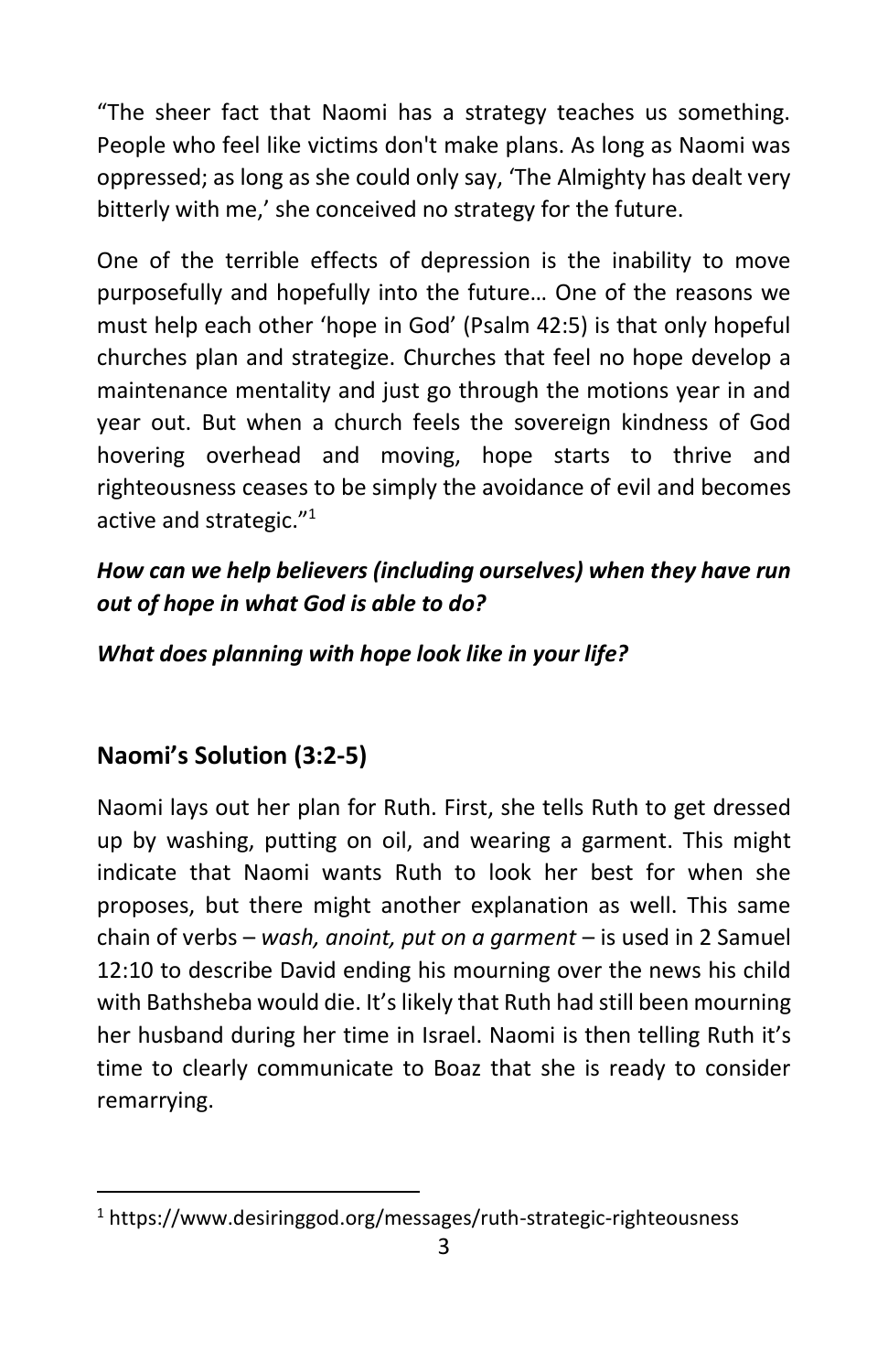But of course, the plan goes further than that. Naomi told Ruth to go to Boaz, wait for him to go to sleep, go over to where he was sleeping and uncover his feet, lie there, and await further instructions. This raises the question of why Naomi would give such unusual instructions. Why did she not simply have Ruth run up to Boaz after a day of gleaning and ask him then? Why not stop by Boaz's house after work? We don't know exactly. Naomi seems to want this request to be done in secret, perhaps because she also knew there was a closer relative (3:12) and wanted to give Boaz a chance to work things out. Maybe she was seeking to avoid embarrassment on Ruth's part in the event Boaz turned her down. Whatever the reason, two things seem clear. 1) Naomi is doing this to try and help Ruth obtain a husband and 2) Naomi trusted Boaz's integrity when she told Ruth to wait for Boaz to give her further instructions. Naomi is taking a gamble this will work out well, but she considers it a safe bet to bet on the character of Boaz.

# **Ruth makes a proposal (6-9)**

#### **Ruth's Question (3:6-9)**

Ruth does exactly what her mother-in-law tells her to do. She goes down, waits until the festivities are over and Boaz has fallen asleep. She then sneaks over to him, uncovers his feet, and lays down. Eventually Boaz wakes up, looks, and sees a woman lying there!<sup>2</sup> Not surprisingly, he is nervous and asks who's there. Ruth's response is carefully chosen and shows her understanding of God and Boaz. She identifies herself humbly as Boaz's handmaid. She then requests that Boaz put his garment over her, a custom of which we do have record. For a man in such a culture to cover a woman with garment

 $2$  The use of "behold" and the general description "a woman" invite the reader to look at the story through Boaz's eyes. "He turned and… look! a woman!"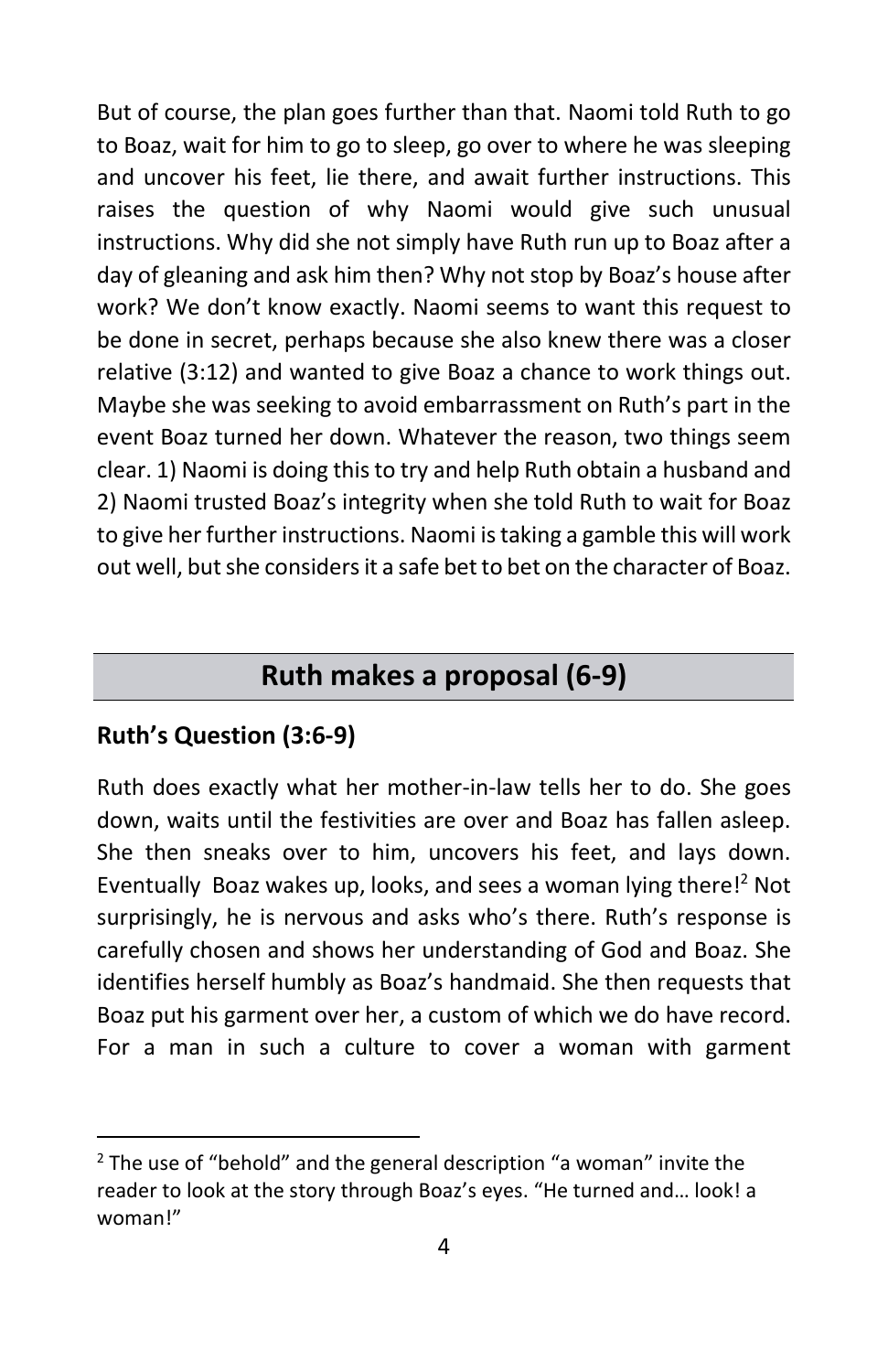demonstrated that a new relationship had been formed and that now the man as husband would provide for the wife (cf Ezekiel  $16:8$ ).<sup>3</sup>

But there is more going on here. The Hebrew word for "skirt" is *kanaph*, which can also be translated as "wing." This is the same word used in Ruth 2:12 when Boaz tells Ruth that she has come under God's wings. Ruth reminds Boaz that he is a near kinsman, no doubt referencing the legal expectation that he would redeem Elimelech's property and seek to produce an heir through Ruth. In essence Ruth tells Boaz, "You say that I have come under God's protection, but God has tasked you with the responsibility of marrying me. So you be the protection you say that God is." Naomi had told Ruth to wait and do what Boaz told her. But Ruth takes charge in this situation and graciously but firmly requests that Boaz marry her.

#### **Ruth's Risk**

As we have seen so far, Ruth's choice to put herself on the line was risky for several reasons. First, there was the difference in social standing between the two of them.

#### *In what ways would Ruth be considered socially inferior to Boaz during this time?*

Ruth was a woman asking a man to marry her. She was a poor person asking a rich person to marry her. She was a younger person asking an older person to marry her. She was a foreigner asking an Israelite to marry her. By virtually every metric, Ruth was inferior to Boaz by the standards of the day. This was indeed a bold move by Ruth.

But the *way* in which Ruth went about asking was daring as well. Ruth puts herself totally at the mercy of Boaz. Her reference to his "wing" might not make sense as he wakes up groggily in the middle of the night. He might interpret her actions as an inappropriate proposition

<sup>3</sup> Daniel Block, *Judges, Ruth*, New American Commentary Series, 691.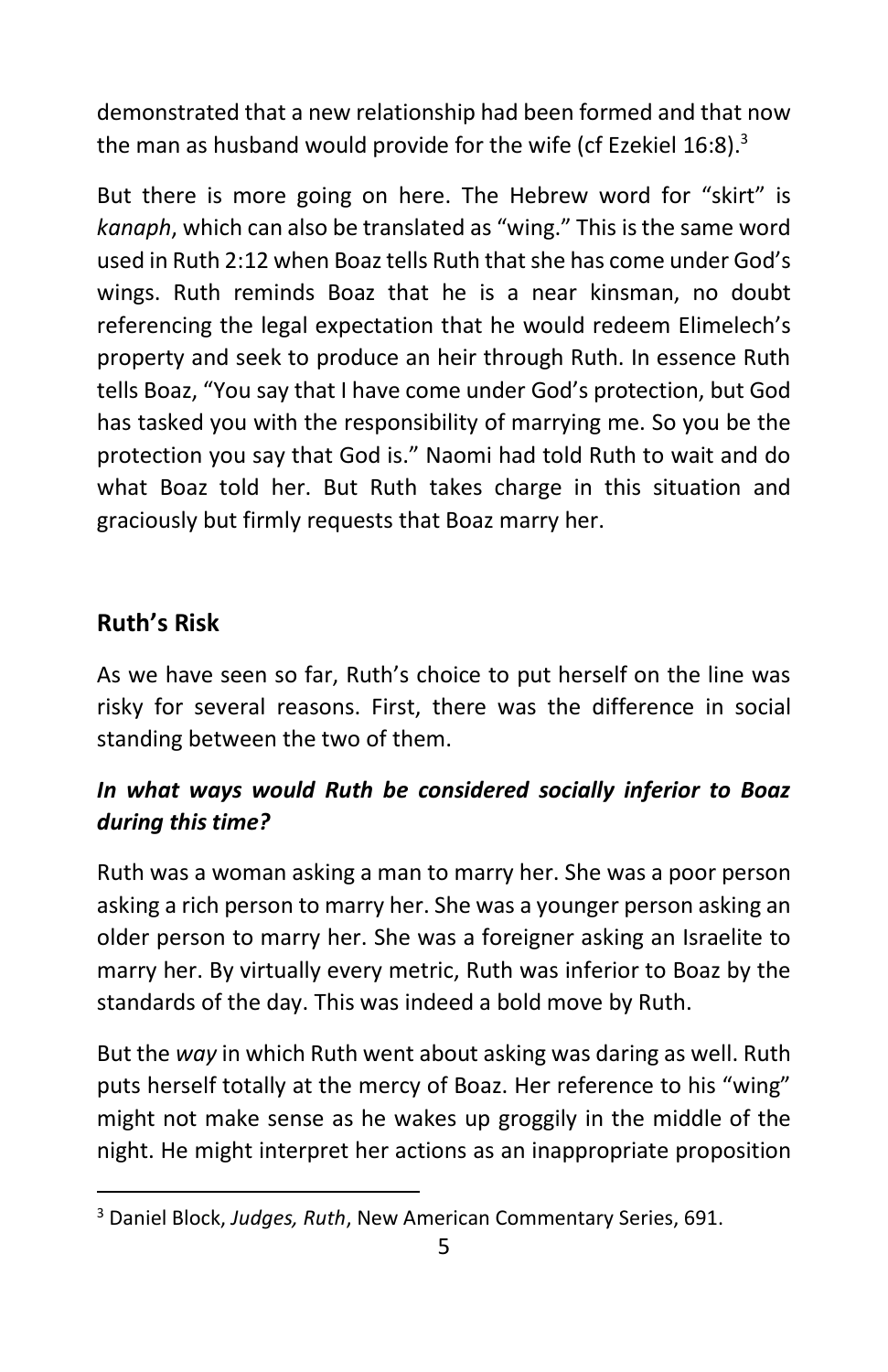and tell her to get lost. He might see her all alone and decide to take advantage of her. Ruth is in a very vulnerable spot as she asks for Boaz to marry her. But Ruth trusted the wisdom of Naomi and the character of Boaz, and so she there she sat, shivering in the cold, waiting to hear how Boaz would respond.

## *Why do you think Ruth was able to be so bold in this situation, given the risk involved?*

*How might we learn from Ruth's example as we enter situations where doing the right thing is risky?*

# **Boaz takes charge (10-18)**

For the second time in 2 chapters readers find themselves waiting to see how Boaz will respond. In chapter 1 readers wait to see how Boaz will respond that a Moabitess is taking a break in the worker's rest hut. Now readers wait to see how Boaz will respond to this unusual and carefully worded request of Ruth as she sits before him in a very vulnerable position.

#### **Boaz honors Ruth (3:10-11)**

Boaz once again speaks kindly and highly of Ruth. He goes so far as to say that she is the one honoring him, and that in doing so she was showing a great kindness. While others from the culture would have looked on and thought that for Boaz to propose to Ruth would be a condescension and a great honor, Boaz sees himself as the one honored by this gesture.

## *Why do you think it was that Boaz was able to look past the culture of his time and see Ruth's proposal as something that brought him honor?*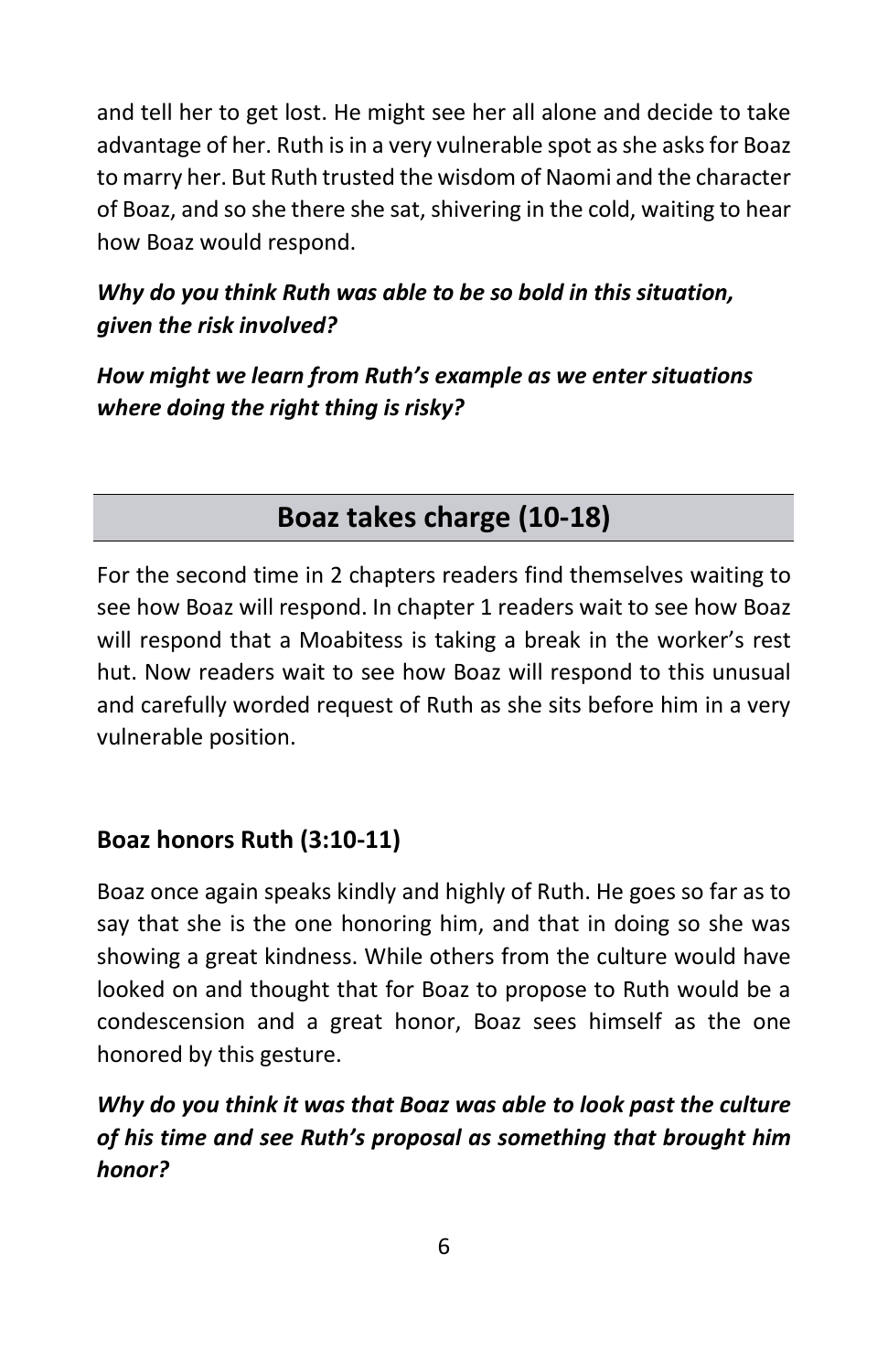He also notes that the whole city has seen that Ruth is a woman of virtue. This word for "virtue" is the same word used of Boaz in 2:1 where he is described as a mighty man of *wealth*. The word has a wide range of meanings, and can be translated as "virtuous," "worthy," or even "excellent." This is the same word used in Proverbs 31 to describe the virtuous woman there.

#### *In what ways has Ruth demonstrated herself to be a woman of virtue in this book?*

*What might it look like for a woman to show virtue in a similar way today?*

### **Boaz takes responsibility for Ruth's future (3:12-13)**

Boaz statement "there is kinsman nearer than I" comes like a gut punch. It's unclear whether Ruth and Naomi knew this, but the reader certainly didn't. This surprise twist sound like a disaster. Who is this other man? Will he take care of Ruth and Naomi? But Boaz steps in and confidently lets Ruth know he will address the problem. Either the other man will marry Ruth and provide for her and Naomi, or he will. Boaz promises to address the problem the very next day.

### *How is Boaz an example for men today who must take responsibility for those depending them?*

#### **Boaz guards Ruth's integrity (3:14)**

Boaz is concerned that it not be known that a woman had been there. He desires to preserve both of their reputations, as well as to avoid complicating the business deal that is about to go down with rumors of anything inappropriate. From start to finish, Boaz is concerned with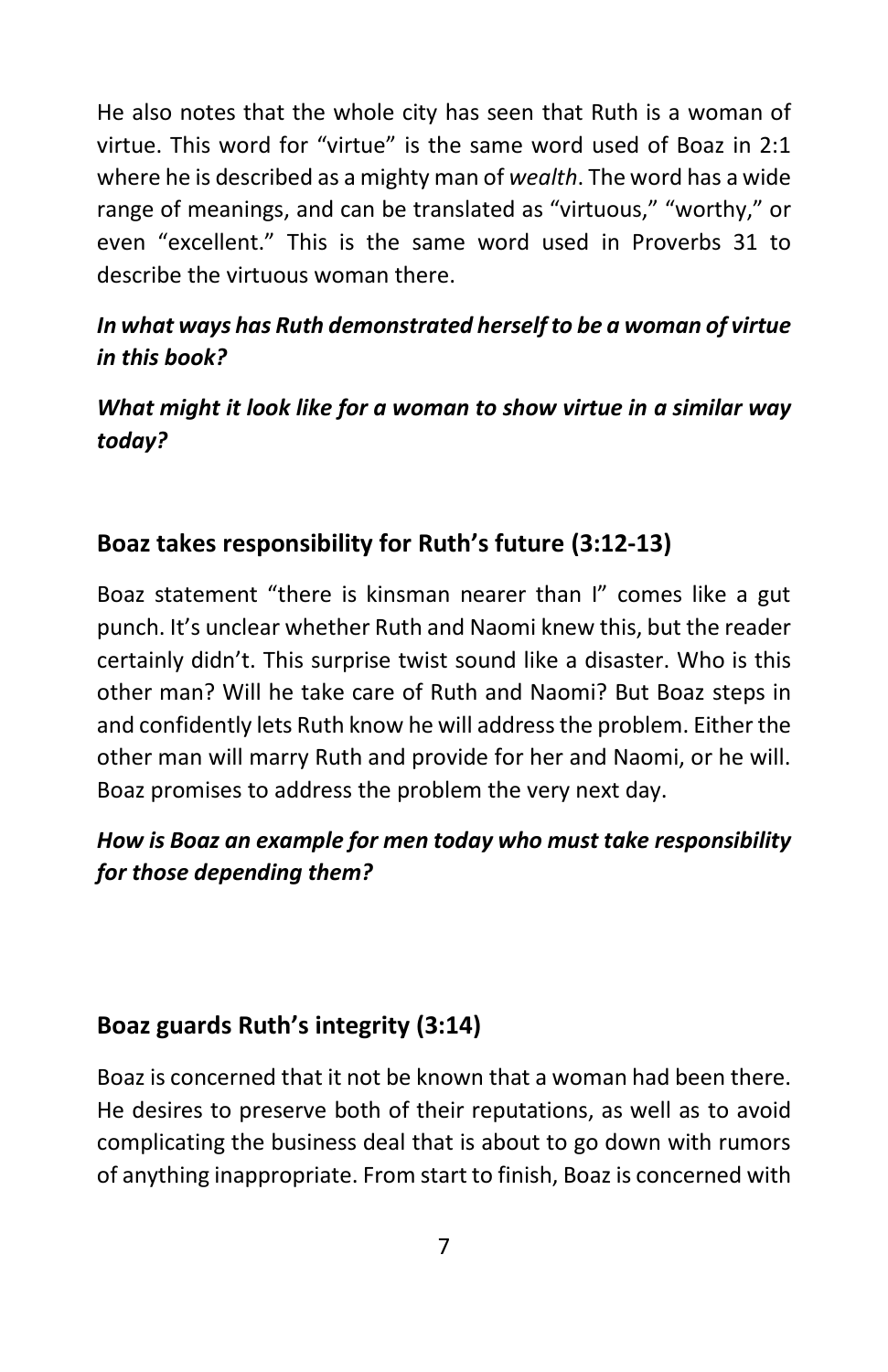Ruth and her ultimate well-being. He wants to avoid anything that will tarnish her reputation or jeopardize her future.

#### **Boaz honors Naomi (3:15-17)**

Finally, Boaz makes sure that Naomi is considered and that Ruth has something to show for her trip. Boaz cares for Ruth and Naomi and wants to help at every opportunity that he has. There is some debate over what the "measures" are, but it's likely that he simply took a coat of some kind that Ruth was wearing and scooped out six scoops with his hand.<sup>4</sup>

#### *Why do you think Boaz wanted to make sure that Ruth went home with a gift for Naomi?*

In the grossly immoral culture of Israel during the time of the judges, these three characters stand out as stellar examples. Ruth is a Moabite, descended from the son of Lot and his daughter. Boaz is a Judahite, descended from the son of Tamar and Judah (Genesis 38). Both are living in a culture where anything goes and everyone does what is right in their own eyes. And yet these two stand above their culture and their genealogy and do what is right and honoring before the Lord. No matter what your background, no matter what your culture, all of us have the choice of whether we will fall to the level of those around us or with the help of God rise to the level of His

<sup>4</sup> The italics in the KJV correctly indicate that the measurement itself isn't given. The Hebrews simply says "six barleys." Since no measurement is given, commentators have tried to guess whether this was an ephah, an omer (1/10 of an ephah), a seah (1/3 of an ephah), but since there is no measurement it may have not been an official measure, but simply Boaz scooping out six "portions" of barley.